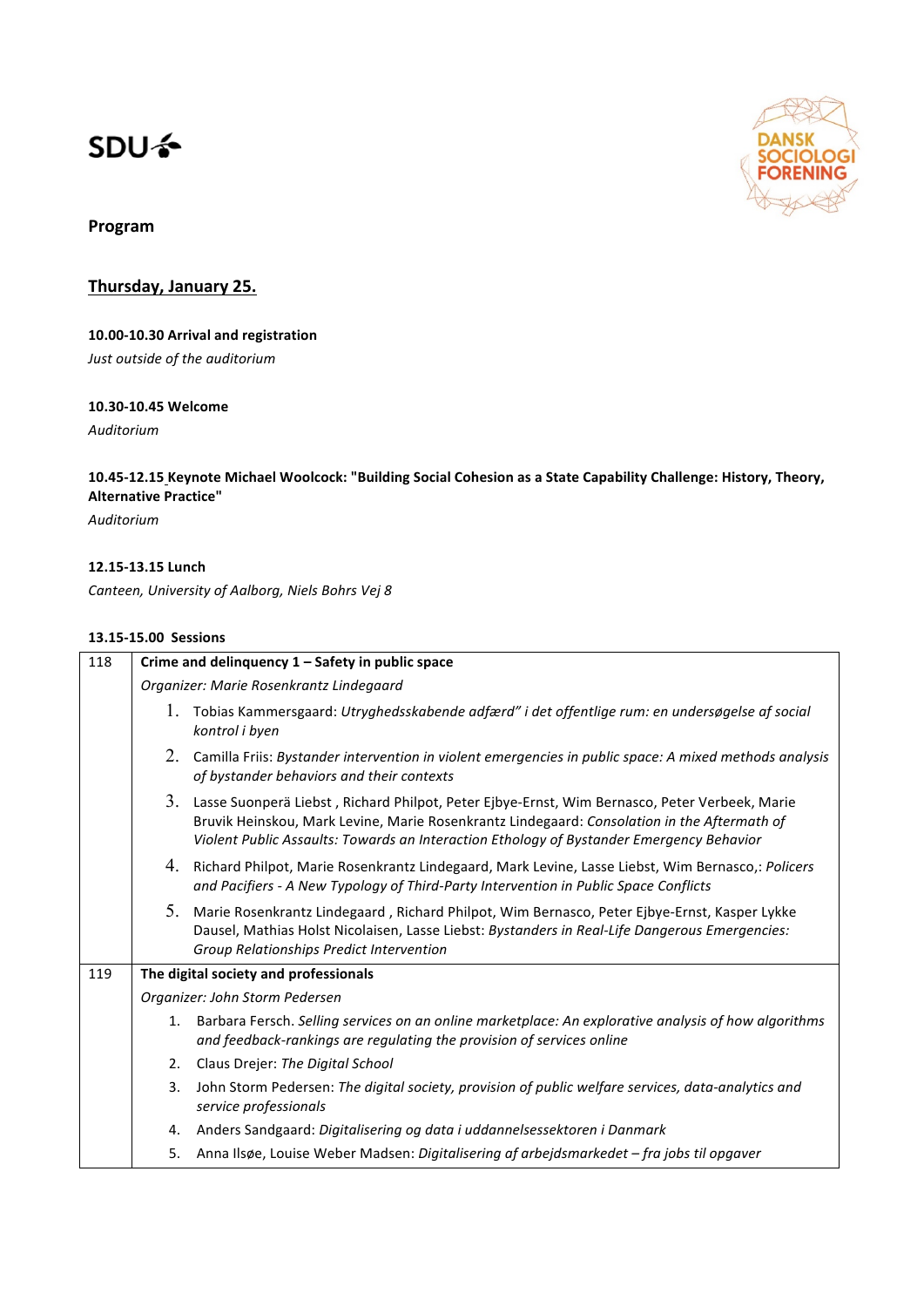| 124                                                                                            | Værdiers socioøkonomiske betydning    |                                                                                                                                                                            |  |
|------------------------------------------------------------------------------------------------|---------------------------------------|----------------------------------------------------------------------------------------------------------------------------------------------------------------------------|--|
|                                                                                                | Organizer: Gunnar Lind Haase Svendsen |                                                                                                                                                                            |  |
|                                                                                                | 1.                                    | Karin Hilmer Pedersen, Gert Tinggaard Svendsen, Pie Ann Louise Munksgaard. Flying Piglets? Theft<br>of piglets in Eastern European farms and Danish trust-based leadership |  |
|                                                                                                | 2.                                    | Gunnar Lind Haase Svendsen, Jens Fyhn Lykke Sørensen: School closures in a rural municipality.<br>Consequences for the local communities                                   |  |
|                                                                                                | 3.                                    | Martin Lindhardt: Economy and the transcendental in the Prosperity Gospel                                                                                                  |  |
|                                                                                                | 4.                                    | Eva Otto: Prioritizing Healthcare: valuing efficiency and expertise                                                                                                        |  |
|                                                                                                | 5.                                    | Leevitha Yogachandiran Qvist & Hans-Peter Y. Qvist: The Disability Pension Gap between non-<br>Western Immigrants and Natives: Evidence from Danish Register Data          |  |
| 291<br>Eksklusion og fællesskaber blandt børn og unge i omsorgs- og uddannelsesinstitutioner 1 |                                       |                                                                                                                                                                            |  |
|                                                                                                | Chair: Laura Gilliam                  |                                                                                                                                                                            |  |
|                                                                                                | 1.                                    | Sidsel V Jensen: Social integration blandt minoritets- og majoritetsbørn i de mindste<br>folkeskoleklasser                                                                 |  |
|                                                                                                | 2.                                    | Laura Gilliam: Det eksklusive fællesskab - civiliseringsidealer i velfærdsstatens skole                                                                                    |  |
|                                                                                                | 3.                                    | Janne H Hansen, Mette Molbæk, Maria CS Schmidt: Inclusion and exclusion in Danish public schools<br>investigated through professionals' practices and collaboration        |  |
|                                                                                                | 4.                                    | Alina M Darie: Alternative pedagogical methods as sustainable education in a changing societyGro H<br>Jacobsen: 'Ren' pædagogik, marginalisering og racialisering          |  |
|                                                                                                | 5.                                    | Gro H Jacobsen: 'Ren' pædagogik, marginalisering og racialisering                                                                                                          |  |
|                                                                                                | 6.                                    | Mette T Nielsen: Narrativet om Nationalstaten - Hvem må være med og på hvilke præmisser?                                                                                   |  |

# **15.00-15.15 Coffee**

*Just outside of the Auditorium*

# 15.15-16.45. Keynote Professor Elena Zdravomyslova: Anti-Genderism in Russia

*Auditorium*

## **17.00- 18.30 Annual Assembly of the Danish Sociology Association**

*291*

#### **19.00 Conference Dinner**

*Esbjerg Conference Hotel, Stormgade 200 (a ten minutes' walk from the University)*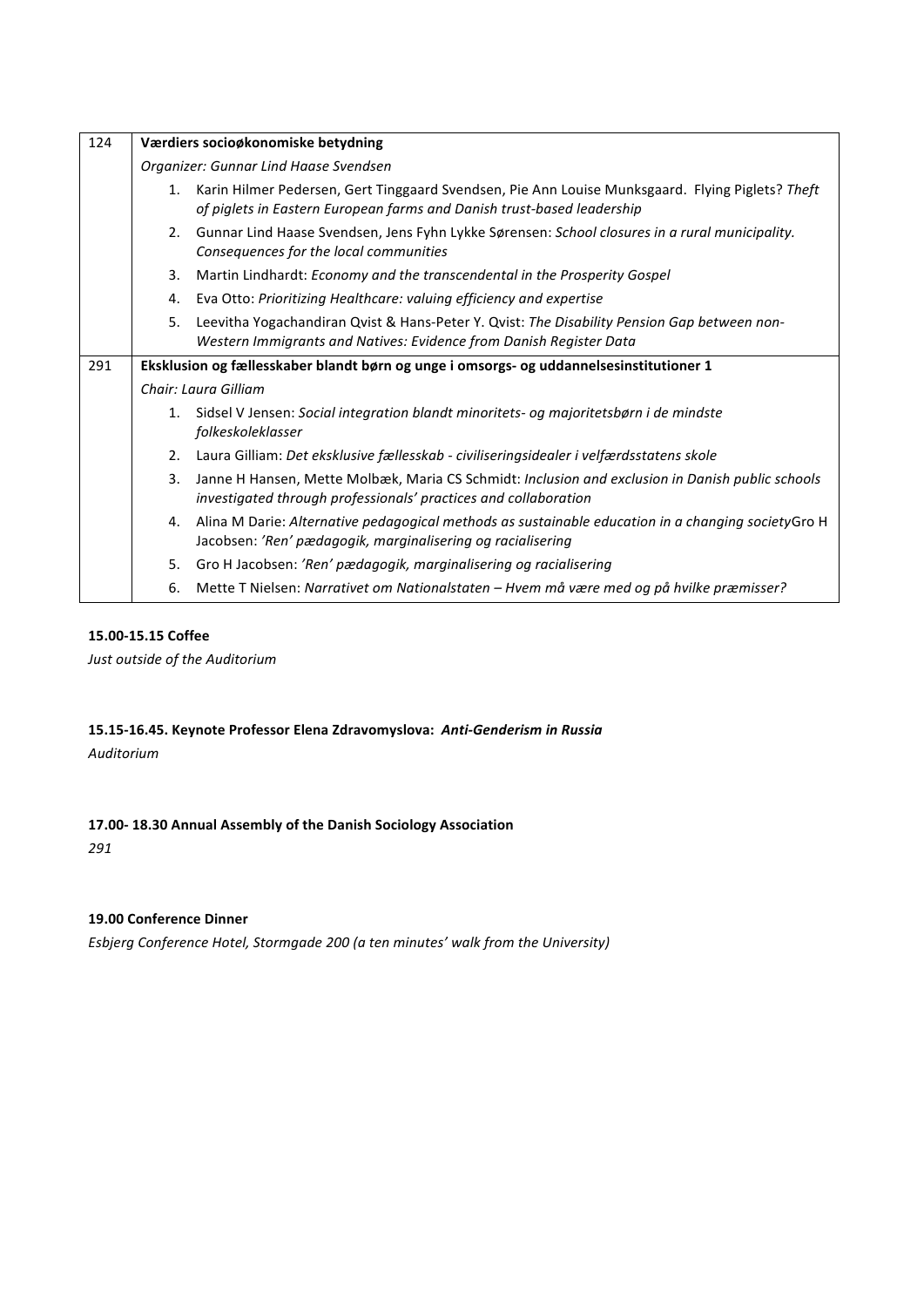# **Friday, January 26.**

09.00-10.30: Key note: Professor Thomas Hylland Eriksen: "Overheated identities: Xenophobic nationalism, **politicised religion, wals and boundaries"**

*Auditorium*

## **10.30-10.45 Coffee**

*Just outside the Auditorium*

# **10.45-12.00 Sessions**

| 291 | Crime and delinquency 2 - Youth as risk and at risk                                        |                                                                                                                                                                              |  |
|-----|--------------------------------------------------------------------------------------------|------------------------------------------------------------------------------------------------------------------------------------------------------------------------------|--|
|     | Organizer: Marie Rosenkrantz Lindegaard                                                    |                                                                                                                                                                              |  |
|     |                                                                                            | 1. Ann-Karina Eske Henriksen: Youth in Confinement: Ambiguous practices of treatment and<br>punishment in secure care institutions                                           |  |
|     | 2.                                                                                         | Tea Torbenfeldt Bengtsson & Signe Ravn: Young People's Risk Practices in Everyday Life                                                                                       |  |
|     | 3.                                                                                         | Mie Birk Haller: Minor harassments: Ethnic minority young men in the Nordic countries and their<br>perceptions of the police                                                 |  |
|     | 4.                                                                                         | Lars Fynbo & Alexandrina Schmidt: The seduction of addiction: Young people narrating living with<br>heavy substance use outside the treatment system                         |  |
| 119 |                                                                                            | Sexual violence: Investigating new problems, variations and grey zones of sexual transgressions                                                                              |  |
|     |                                                                                            | Organizer: Marie Bruvik Heinskou                                                                                                                                             |  |
|     | 1.                                                                                         | Sidsel Kristine Harder, Kathrine Elmose, Jakob Demant, Jonathan Priesholm Gårdhus : Digital sexual<br>violence: non-consensual sharing of sexual images amongst Danish youth |  |
|     | 2.                                                                                         | Laura Marie Schierff, Marie Bruvik Heinskou: The monster inside me: the meaning of shame in sexual<br>transgression                                                          |  |
|     | 3.                                                                                         | Marie Bruvik Heinskou, Peter Ejbye-Ernst, Lasse Suenperä Liebst: Sexual offences in Denmark -<br>results from a national survey                                              |  |
|     | 4.                                                                                         | Karen Sjørup: Metoo og hverdagssexisme                                                                                                                                       |  |
| 124 | Gendered identities and their intersections with work, education, politics and sexualities |                                                                                                                                                                              |  |
|     |                                                                                            | Organizer: Jeanett Bjønness                                                                                                                                                  |  |
|     |                                                                                            | 1. Claus D. Hansen & Henrik Bøggild: 'Rigtige mænd' på retræte? Når håndværkere forlader                                                                                     |  |
|     |                                                                                            | arbejdsmarkedet                                                                                                                                                              |  |
|     |                                                                                            | 2. Ida Friis Thing & Viola Marie Skovgaard: Tilpasningsstrategier på Sexologisk Klinik - En undersøgelse<br>af transkønnede klienters forhandling af identitet               |  |
|     | 3.                                                                                         | Jeanett Bjønness: Studerendes (kønnede) narrativer om brug af stoffer til opnåelse af akademiske<br>mål                                                                      |  |
|     | 4.                                                                                         | Mette Toft: Women in Post-Revolutionary Egypt - Can Behaviour Be Controlled?                                                                                                 |  |
| 127 |                                                                                            | Stedbunden Landdistriktsudvikling: Konfiguration og Organisering                                                                                                             |  |
|     |                                                                                            | Organizer: Egon Noe and Martin Thorsøe                                                                                                                                       |  |
|     | 1.                                                                                         | Egon Noe & Martin Thorsøe: Penge med mening - alternative finansieringsstrategier i dansk<br>landbrug                                                                        |  |
|     |                                                                                            | 2. Birgitte Eberhardt: Mikrofortællinger i Dansk Landbrug - som det alternative til den dominerende<br>fortælling                                                            |  |
|     | 3.                                                                                         | Klaus Brønd Laursen & Lars Esbjerg: Lokale fødevarenetværk - nye konfigurationer i tid og rum                                                                                |  |

#### **12.00-13.00 Lunch**

Canteen, University of Aalborg, Niels Bohrs Vej 8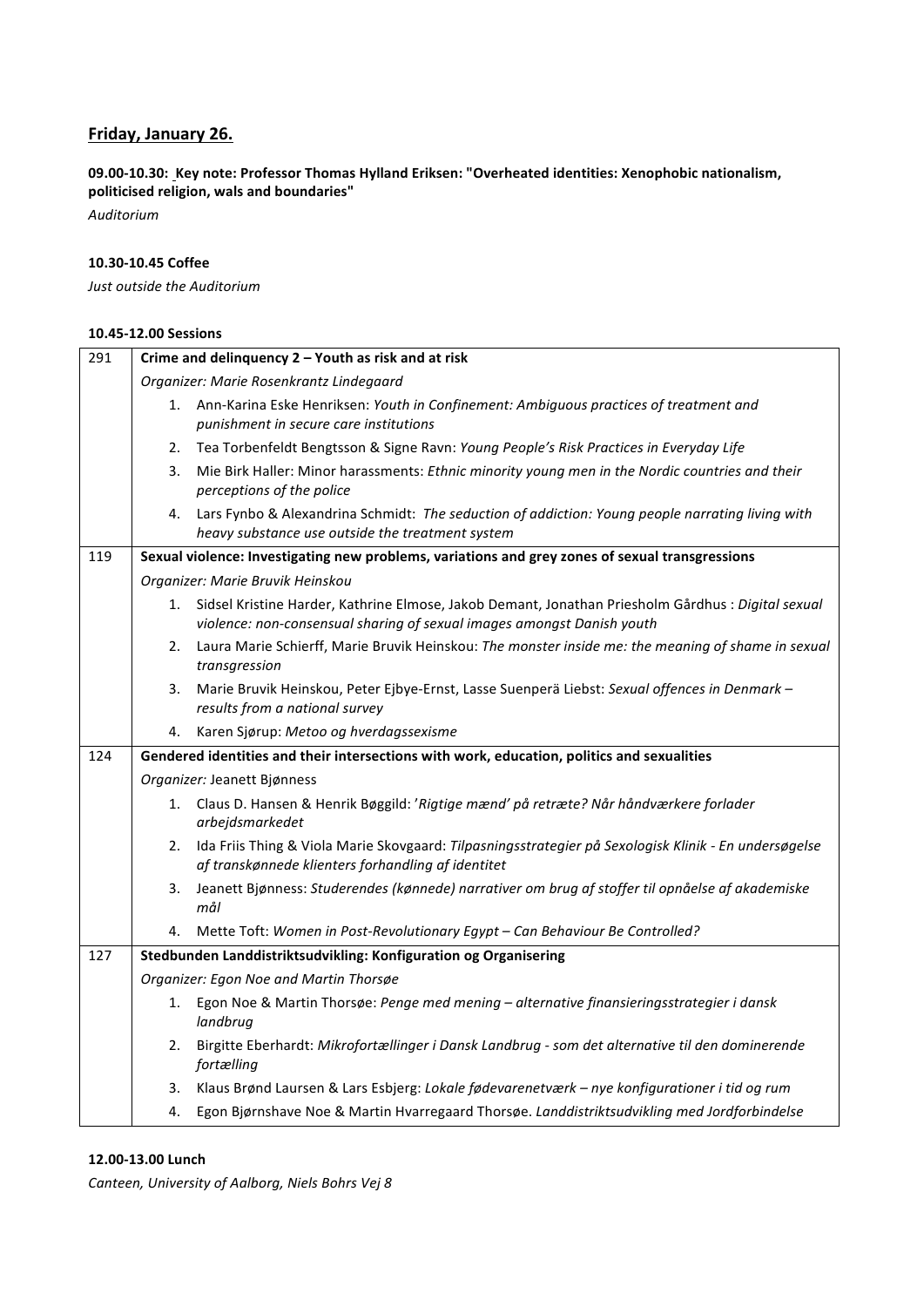## **13.00-14.45: Sessions**

| 118 | <b>Expertise and Professional Networks in Economy and Society</b> |                                                                                                                                                                                                            |
|-----|-------------------------------------------------------------------|------------------------------------------------------------------------------------------------------------------------------------------------------------------------------------------------------------|
|     | Organizer: Leonard Seabrooke                                      |                                                                                                                                                                                                            |
|     | 1.                                                                | Jacob Hasselbalch: Boundaries of expertise: IR, STS, and the science-policy interface                                                                                                                      |
|     | 2.                                                                | Leonard Seabrooke & Duncan Wigan: Identity Switching in Activist Organizations: Getting Action for<br>Global Economic Justice                                                                              |
|     | 3.                                                                | Nicholas Haagesen: Networks as Stories: German legal experts                                                                                                                                               |
|     | 4.                                                                | Søren Voxsted. Er frontlinjeledelse forskellig fra øvrige lederroller? - En induktiv undersøgelse af<br>offentlige frontlinjelederes praksis                                                               |
|     | 5.                                                                | Lasse Gøhler Johansson, Jutta Maria Vikman, Andreas Liljenstrøm, Simon Køppe, Københavns<br>Universitet. Forskning og globalisering: En analyse af humanistiske forskeres publiceringspraksis<br>1992-2012 |
| 119 | <b>When Place Matters</b>                                         |                                                                                                                                                                                                            |
|     | Organizer: Pia Heike Johansen                                     |                                                                                                                                                                                                            |
|     |                                                                   | 1. Anette Gravgaard Christensen & Anders Blok. Urban green communities: towards a pragmatic<br>sociology of commonality in sustainable city making                                                         |
|     | 2.                                                                | Søren Juul & Pelle Korsbæk Sørensen. Emotionelle Opdelinger i Danmark                                                                                                                                      |
|     | 3.                                                                | Pia Heike Johansen & Hannibal Hoff. The production of rurbal space: Alternative food systems in<br><b>Denmark</b>                                                                                          |
|     |                                                                   | 4. Lars Buch Viftrup. Kirkerum, byrum og himmelrum: Kirke og kommune om den gode by                                                                                                                        |
|     | 5.                                                                | Julie Emontspool & Fatima Regany. Politics in the supermarket: when retailers and customers<br>debate cultural diversity in the store                                                                      |
| 120 |                                                                   | Co-production between the voluntary and the public sector in Denmark                                                                                                                                       |
|     |                                                                   | Organizer: Bjarne Ibsen                                                                                                                                                                                    |
|     | 1.                                                                | Lise Specht Petersen & Michael Fehsenfeld: Involvement of the citizens in the development of local<br>communities in Danish Municipalities                                                                 |
|     | 2.                                                                | Klaus Levinsen & Bjarne Ibsen: Co-production between associations and public institutions at the<br>local level in Denmark                                                                                 |
|     | 3.                                                                | Marianne Stougaard: Legitimizing police work through co-production with civil society organizations<br>(CSOs) in a socially deprived area                                                                  |
|     | 4.                                                                | Michael Fehsenfeld: Political visions of volunteers role in society: Ask not what your municipality can<br>do for you, ask what you can do for your municipality                                           |
|     |                                                                   | 5. Helle Rotbøl Randløv: Samskabelse i krydsfeltet mellem NPM og NPG - hvordan kan<br>institutionsledelse udfolde sig her                                                                                  |
|     | 6.                                                                | Hans-Peter Qvist: Revisiting the link between Paid Work and Volunteer Work: The Role of Flexible<br><b>Working Arrangements</b>                                                                            |
| 128 |                                                                   | Eksklusion og fællesskaber blandt børn og unge i omsorgs- og uddannelsesinstitutioner 2                                                                                                                    |
|     |                                                                   | Chair: Sidsel Vive Jensen                                                                                                                                                                                  |
|     | 1.                                                                | Kira S. Larsen, Britt Ø, Larsen, Lars H. Andersen: Skubbet ud af uddannelsessystemet: Konsekvenser<br>af at indføre karakterkrav til erhvervsuddannelser for drenges kriminalitet                          |
|     | 2.                                                                | Line T Carlsen: Børnekræftpatienter og deres søskende oplever ofte sociale og faglige udfordringer i<br>skolen                                                                                             |
|     | 3.                                                                | Martin Lytje: Stemmer, vi glemmer: Sorgramte elevers oplevelser og ønsker til støtte i folkeskolen<br>efter tabet af en forælder                                                                           |
|     | 4.                                                                | Kristian G. Kjelmann & Claus D. Hansen: Prekaritet som tilstand - Ustabile karriereforløb i unge<br>voksnes tidlige arbejdsliv                                                                             |
|     | 5.                                                                | David Reimer, Simon Jensen & Christian Kjeldsen: Social inequality in student performance in the<br>Nordic countries: A comparison of methodological approaches                                            |
|     | 6.                                                                | Bent Solkjær: Cultural Capital and Feedback                                                                                                                                                                |